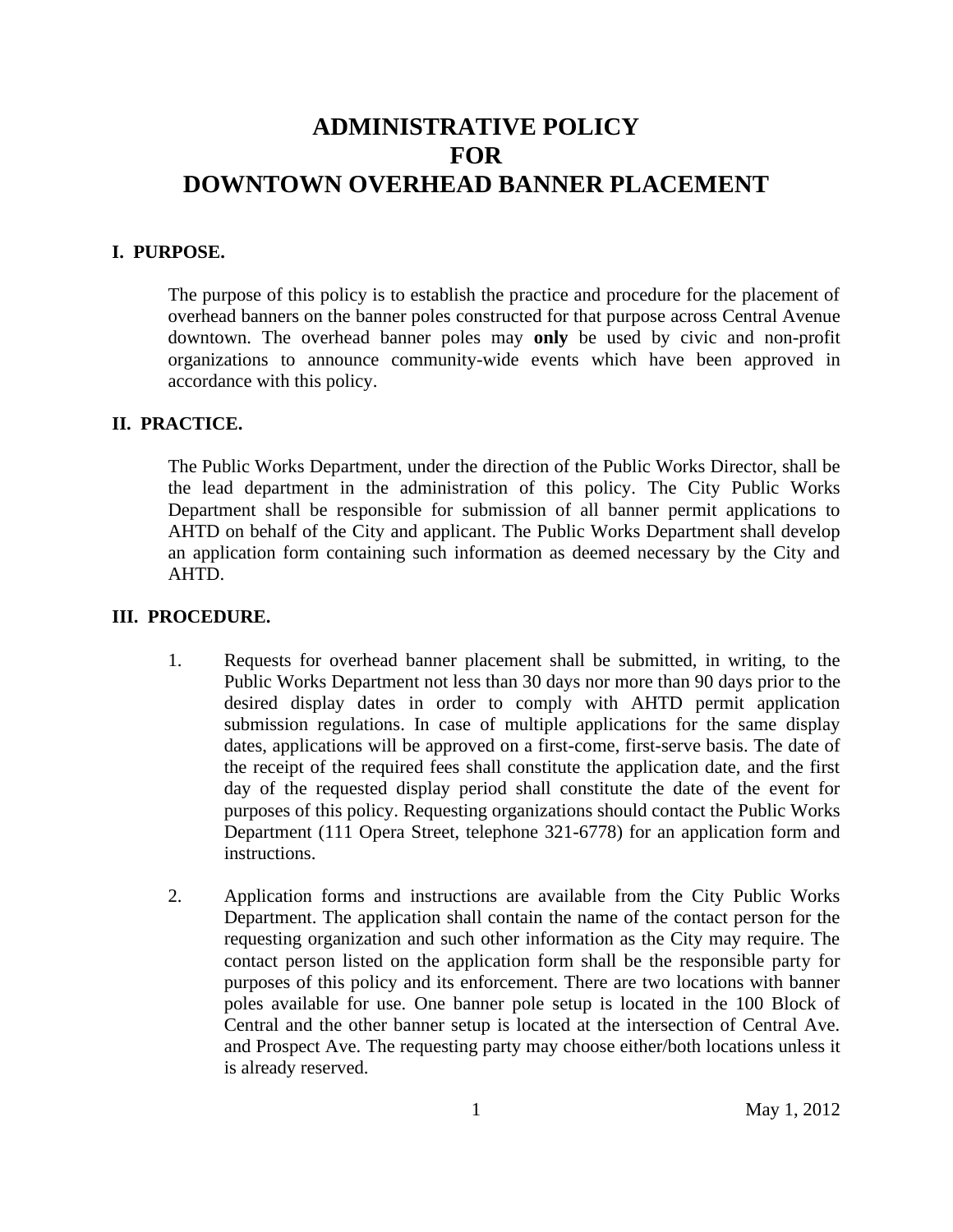- 3. At the time of application, the requesting party shall pay a display fee to the Public Works representative as shown in Attachment D. The display fee will be refunded should the application not be approved by either the City or AHTD. Banner installation and removal fees shall be paid directly by the responsible party to the installer.
- 4. Payment of display fees shall be made payable to the City of Hot Springs and remitted to the Public Works office.
- 5. For the purposes this policy, a "one-week display" shall begin on Tuesday and conclude on the following Tuesday. Ten-day displays shall begin on Friday and conclude on the second Monday thereafter. A two-week display shall begin on Monday and conclude on the second Monday thereafter. Display periods may not be prorated even if the banner is removed prior to the end of the display period as paid. Banners must not be removed on or before the end of the paid period and may not be installed prior to the commencement of the paid period as defined herein.
- 6. All overhead banners shall be installed by such third-party vendor (installer). Applicants cannot install banners. Banners may not be installed until all permits, fees and approvals are in place. The banner must be removed on the final day of the display period unless removal is prohibited by circumstances beyond the control of the responsible party. The responsible party shall make arrangements directly with the installer for installation, removal and return of the banner.
- 7. Overhead banners may be displayed not more than 14 consecutive days unless an extended display item is specially approved by the Public Works Director AHTD.
- 8. The requesting organization shall be responsible for all banner production costs and must deliver the banner to the installer complete and ready for installation in accordance with the specifications set forth hereinafter.
- 9. The organization will hold harmless the City of Hot Springs, Arkansas and the Arkansas Highway and Transportation Department from any damages which may arise from the placement of the banner.
- 10. Banners shall be constructed in accordance with approved specifications (Attachment A).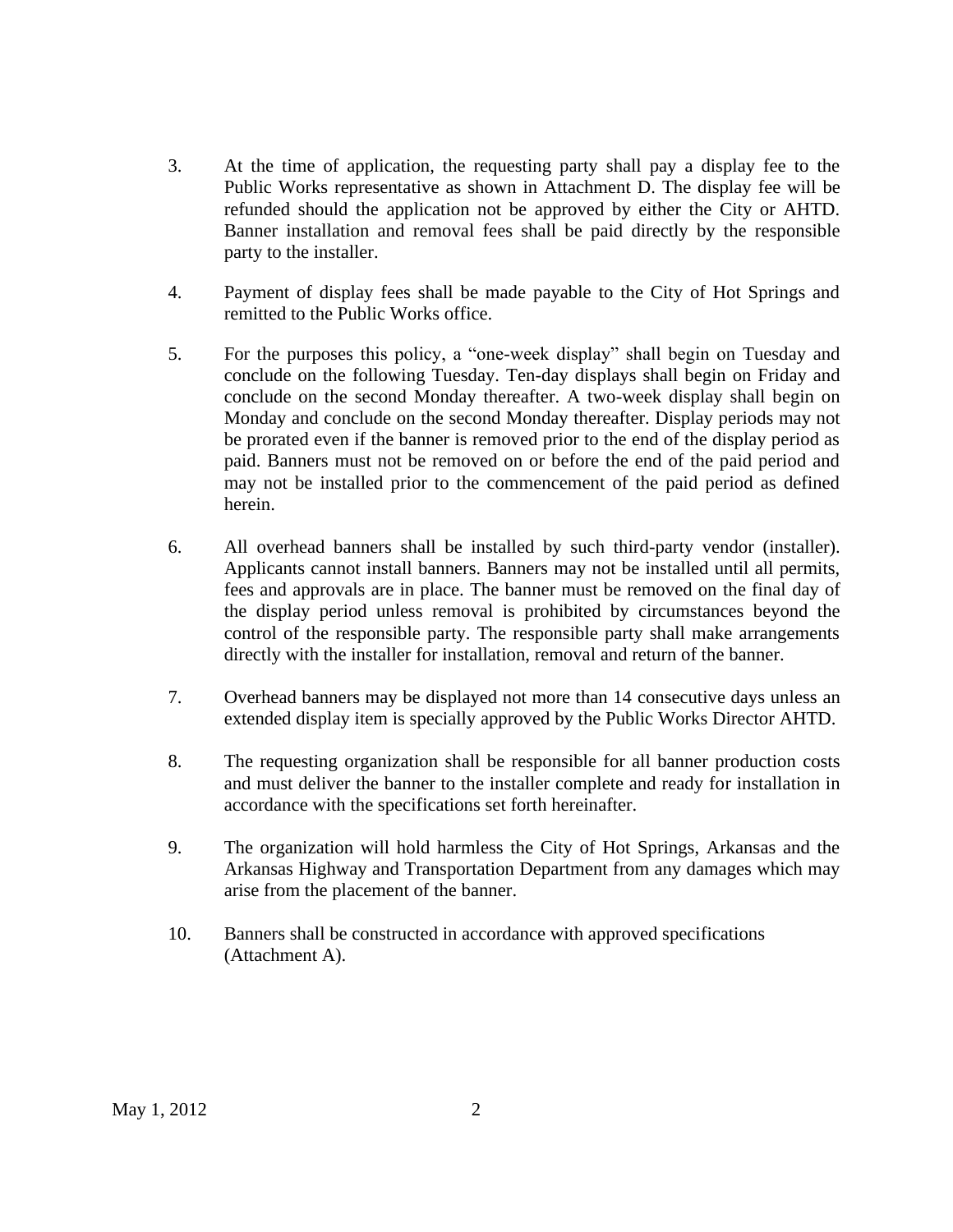- 11. In addition to City approval, all requesting organizations must receive a banner permit from the Arkansas Highway and Transportation Department. **AHTD REGULATIONS REQUIRE THAT ALL BANNER MESSAGES BE OF NON-PROFIT NATURE.** The AHTD permit application is available from the City Public Works Department. AHTD applications must be submitted through the Public Works Department. The Public Works Department will submit to AHTD the application on behalf of the applicant and the City.
- 12. The banner poles are reserved by the City for holiday lighting from mid-November through January 1 of each year and therefore, are not available for use by other organizations during this period.

## **IV. CROSS REFERENCES.**

This policy shall be used in conjunction with the City's Street Use Policy (Ordinance No. 4458, as amended [H.S.C. §10-8-5]) and the Special Event Policy (Resolution No. 4501).

## **V. EFFECTIVE DATE.**

This administrative policy shall be effective from and after May 1, 2012. All previous editions are hereby suspended. Revisions and amendments, if necessary, shall be issued by the City of Hot Springs Public Works Department or the City Managers designee.

## **VI. ATTACHMENTS.**

- A. Banner Construction Specifications;
- B. City Banner Pole Detail;
- C. AHTD Banner Placement Permit Form;
- D. Banner Fee Schedule.

 Lance Hudnell City Manager

\_\_\_\_\_\_\_\_\_\_\_\_\_\_\_\_\_\_\_\_\_\_\_\_\_\_\_\_\_\_

DATE: May 1, 2012

 $\sqrt{ }$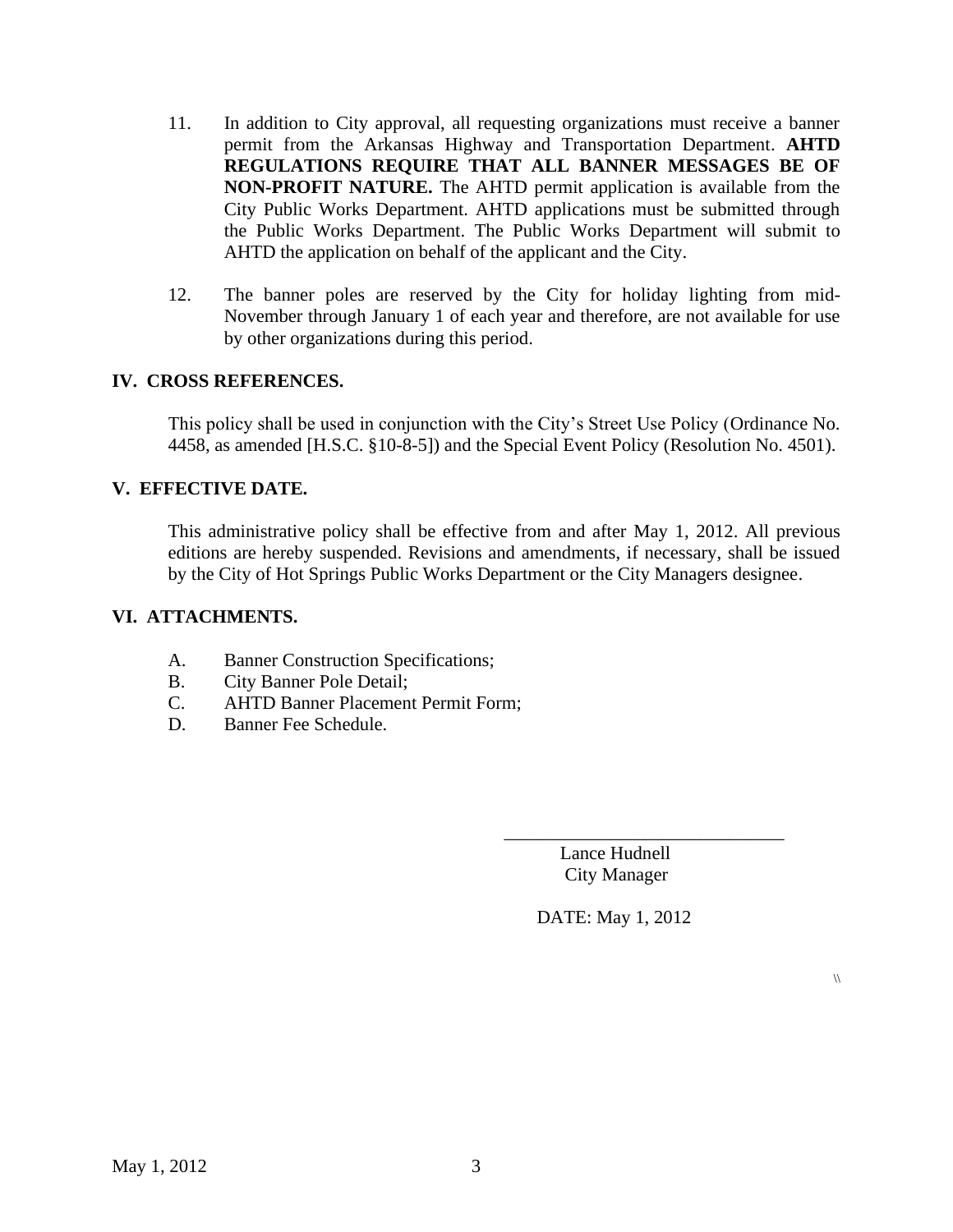## **ATTACHMENT A**

- a. Size: up to 48" high (outside edge) x 30' long;
- b. Banner must have a 3" hem along the top and bottom edge for cabling, with reinforced double stitching or heavy-duty grommets on top and bottom;
- c. Material shall be 18 oz. vinyl with wind slits, banner canvas (Sunbrella) with wind slits, mesh vinyl, or any other approved banner material capable of handling a major wind load;
- d. Banners must be printed on both sides;
- e. Banner message must be approved by the Public Works Department and **may not include any commercial or sponsor logo or advertisement**;
- f. Banners must be clean and serviceable;
- g. All banners must have grommets installed in all four corners in order to secure the banner from moving from side to side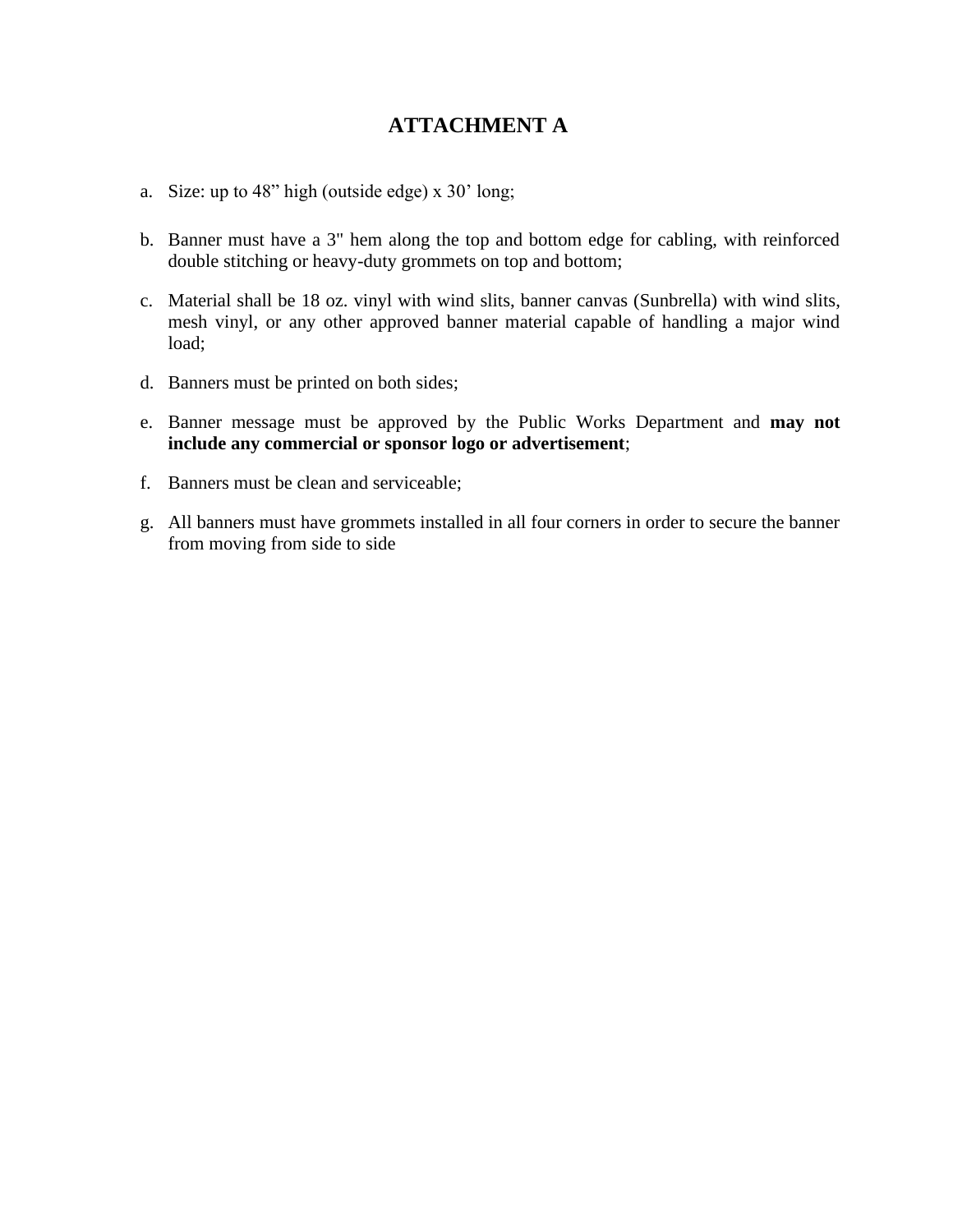## ATTACHMENT "B"

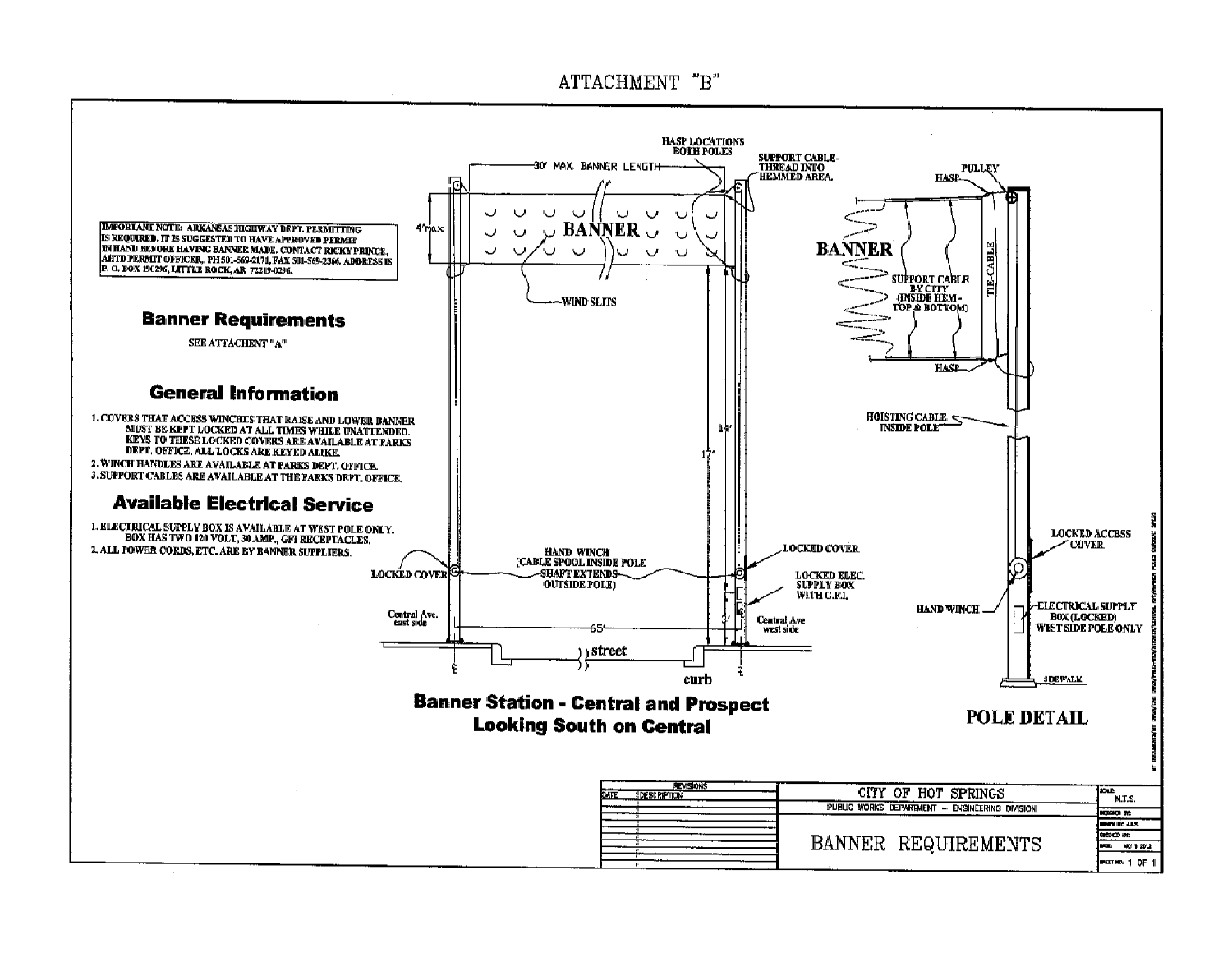## **ARKANSAS DEPARTMENT OF TRANSPORTATION PERMIT FOR PLACEMENT OF BANNER OVER STATE HIGHWAY**

| <b>Contact Person:</b>  |                                                                                                                                                                                                                                               |  |
|-------------------------|-----------------------------------------------------------------------------------------------------------------------------------------------------------------------------------------------------------------------------------------------|--|
| <b>Mailing Address:</b> | <u> 1989 - Johann Stein, marwolaethau a bhann an t-Amhain Aonaichte ann an t-Amhain Aonaichte ann an t-Amhain Aon</u><br><u> 1980 - Johann Barn, mars ann an t-Amhain Aonaich an t-Aonaich an t-Aonaich ann an t-Aonaich ann an t-Aonaich</u> |  |
|                         | Phone Number: Fax Number: Fax Number:                                                                                                                                                                                                         |  |
|                         | The above organization is given permission to place a banner over State Highway ______ in the vicinity of                                                                                                                                     |  |
|                         |                                                                                                                                                                                                                                               |  |
|                         | $\blacksquare$ The banner will be in place from $\blacksquare$ to $\blacksquare$                                                                                                                                                              |  |
|                         | The banner will read as follows: (print the exact wording to be shown on the banner)                                                                                                                                                          |  |
|                         |                                                                                                                                                                                                                                               |  |
|                         |                                                                                                                                                                                                                                               |  |
|                         |                                                                                                                                                                                                                                               |  |
|                         |                                                                                                                                                                                                                                               |  |
|                         |                                                                                                                                                                                                                                               |  |
|                         |                                                                                                                                                                                                                                               |  |
|                         | The following requirements apply to the placement of this banner:                                                                                                                                                                             |  |

- 1. The banner will not display the name, logo, trademark, etc., of a commercial concern.
- 2. The event being advertised will be non-profit.
- 3. A minimum clear height of 18 feet will be maintained between the low point of the banner and the high point of the travel way.
- 4. The banner shall not interfere with the operation or safety of the highway facility.
- 5. The banner shall be removed immediately following the event.
- 6. The permittee will hold harmless the Department from any damages which arise from the placement of the banner.

## **Please answer the following questions.** Is the event open to the public?

| Is there a fee charged to attend the event and/or items sold to the public? |  |  |  |
|-----------------------------------------------------------------------------|--|--|--|
| Who benefits from the proceeds?                                             |  |  |  |

## **ENDORSEMENT:**

| On behalf of the City or County of      | , endorsement is given for the |
|-----------------------------------------|--------------------------------|
| placement of the aforementioned banner. |                                |

| Official's Signature | Title             | Date |
|----------------------|-------------------|------|
| <b>APPROVAL:</b>     |                   |      |
|                      | District Engineer |      |
| Signature            | Title             | Date |